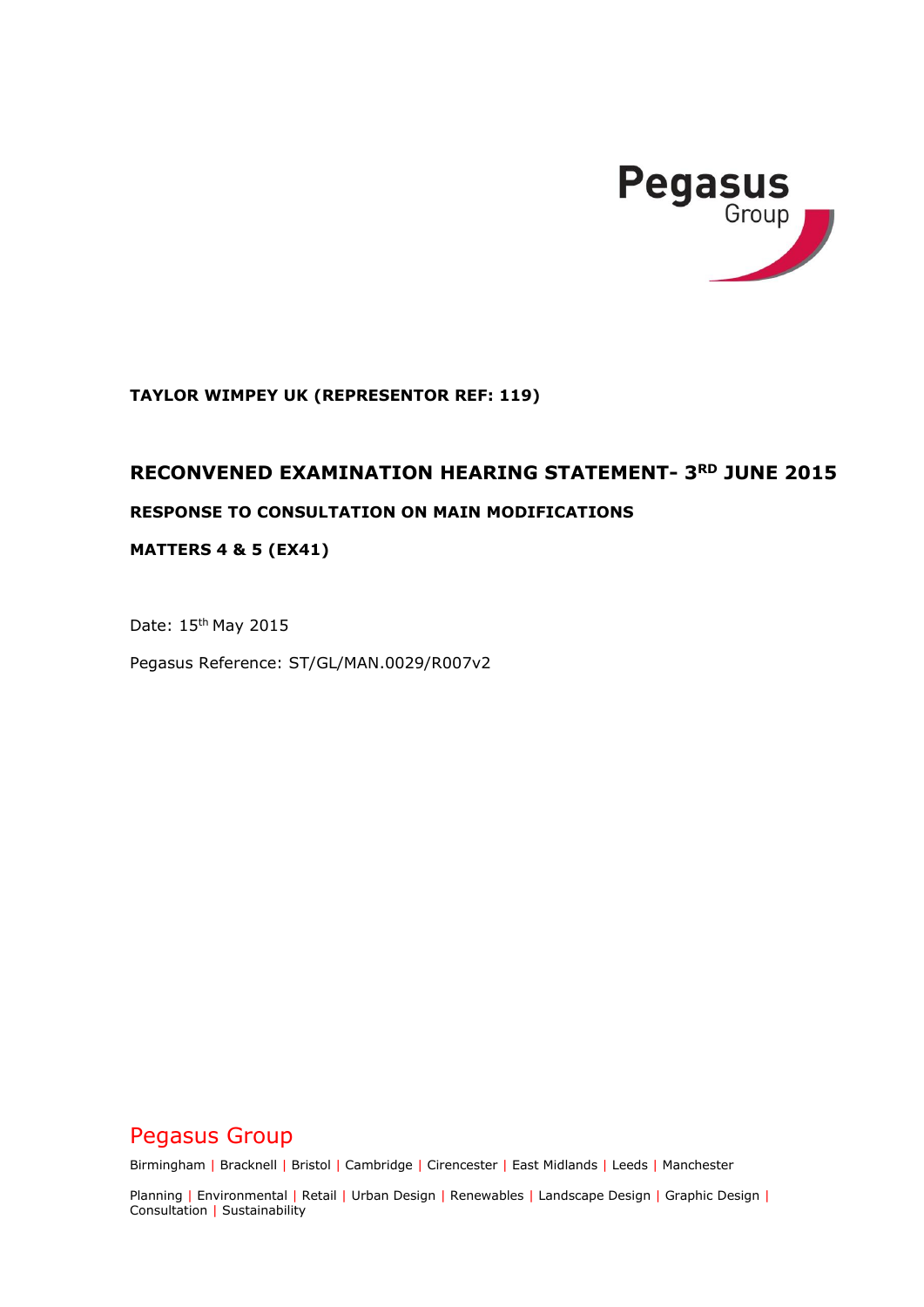

# **CONTENTS**

**Appendix 1- Greenspaces in vicinity of Edenhurst Avenue site**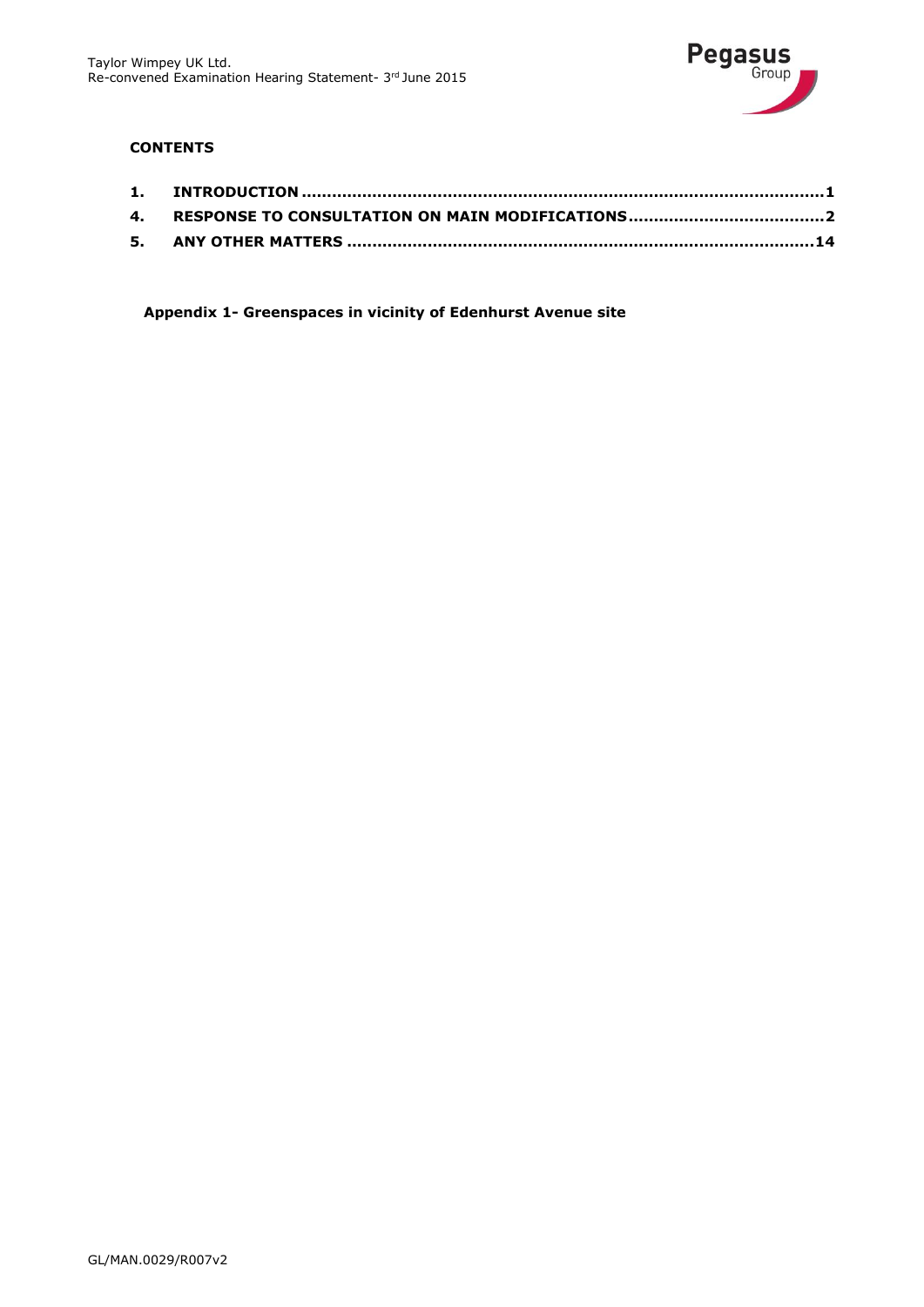

# <span id="page-2-0"></span>**1. INTRODUCTION**

- 1.1 This statement has been prepared on behalf of Taylor Wimpey UK Limited (TW) for consideration at the Knowsley Local Plan: Core Strategy Examination. It relates to new matters that have arisen since the July 2014 Hearings and specifically addresses the questions in the Provisional Agenda (**EX41**) for 3rd June 2015, provided by the Inspector in April 2015.
- 1.2 In summary, Taylor Wimpey fully support the Council's further proposed modifications to the Core Strategy as approved in principle at the Council's Cabinet on 10<sup>th</sup> September 2014. In particular we support the early release of Green Belt sites through their allocation as Strategic Urban Extensions (SUEs), to help address the shortfall of deliverable housing sites over the 5 year period up to 31st March 2018. This modification is one that Taylor Wimpey has sought throughout the Core Strategy process.
- 1.3 Please note, whilst Taylor Wimpey's support the Council's approach to green belt release, this Statement only provides site specific comments on the Edenhurst Avenue SUE which is under their control (**Q4.3 e**).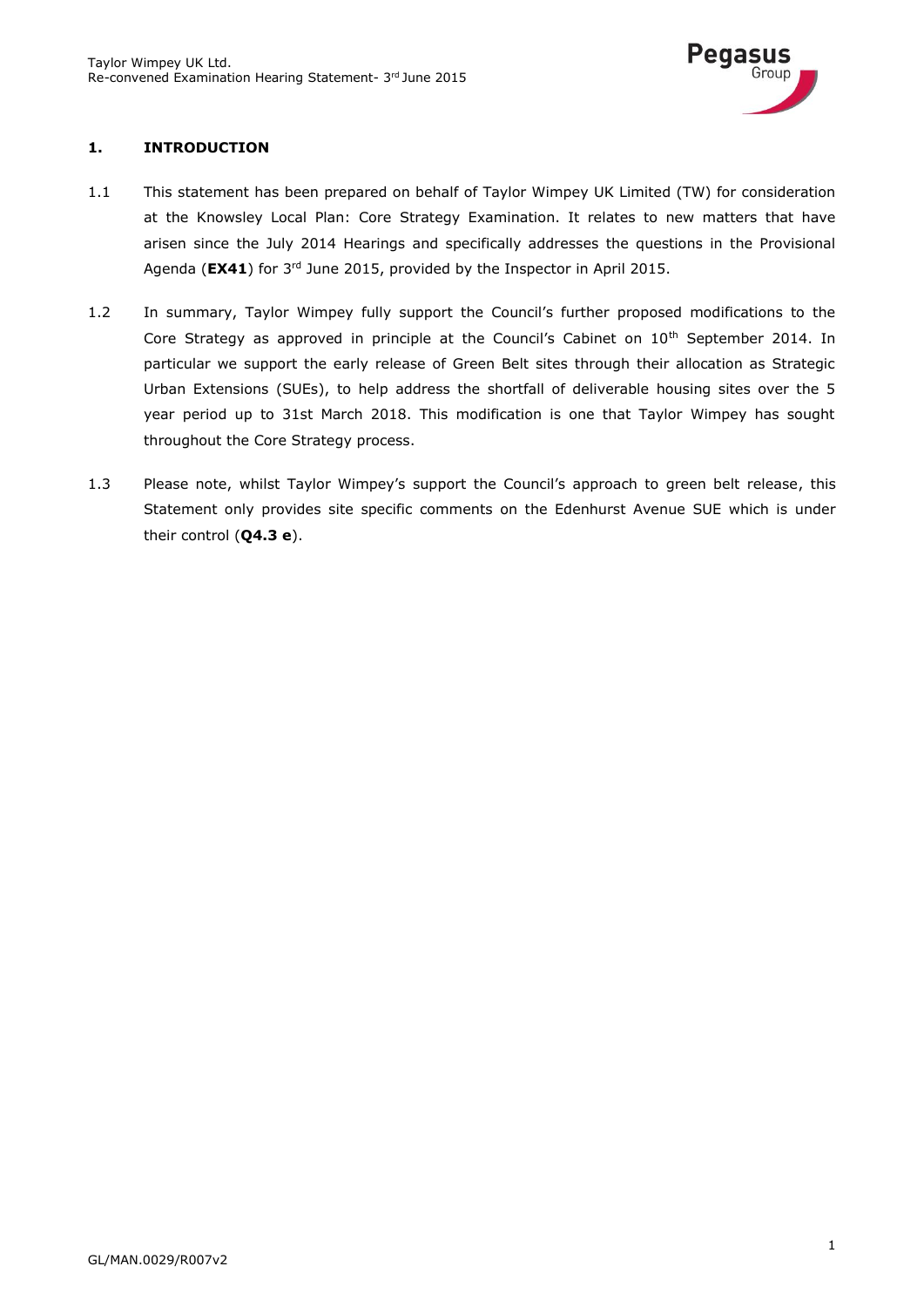

### <span id="page-3-0"></span>**4. RESPONSE TO CONSULTATION ON MAIN MODIFICATIONS**

#### **Sustainable Urban Extensions (SUEs)**

**Q4.3 Having regard to emerging matters including revisions to PPG relating to Green Belt protection, new household projections, evidence of increased densities on certain housing sites and so on, and in light of further public opposition, are the proposed SUEs at the following locations justified and consistent with national policy:**

#### *e) Edenhurst Avenue, Huyton*

- 4.1 Recent changes to national planning practice guidance and the implications of the new 2012 household projections are dealt in a separate Hearing Statement (R006v2) in line with the Inspectors questions in the provisional agenda at **EX40**.
- 4.2 This section of the Hearing Statement responds to the issues raised by representors during the last round of consultation, and the Council's subsequent responses, in relation to the Edenhurst Avenue site. These representations are provided in Supplementary Document **SD35** 'Accounting for Proposed Modifications Representations' (pages 111-122), under the following themes:
	- Green Belt Principles (page 111);
	- Proposed SUE Boundaries (page 113);
	- Existing Uses (page 113);
	- Proposed Uses (page 115);
	- $\bullet$  Highways (page 116);
	- Flora and fauna (page 118);
	- Flooding (page 118);
	- Air Quality (page 119);
	- Infrastructure (page 119); and
	- Impacts on adjacent areas (page 120).
- 4.3 This statement addresses each of these in turn, by first summarising the issues raised by the representors, then noting the Council's response, before adding our own comments and clarification.

#### *Green Belt Principles*

- 4.4 The main issues raised by representors were as follows:
	- Council have failed to demonstrate exceptional circumstances for green belt release;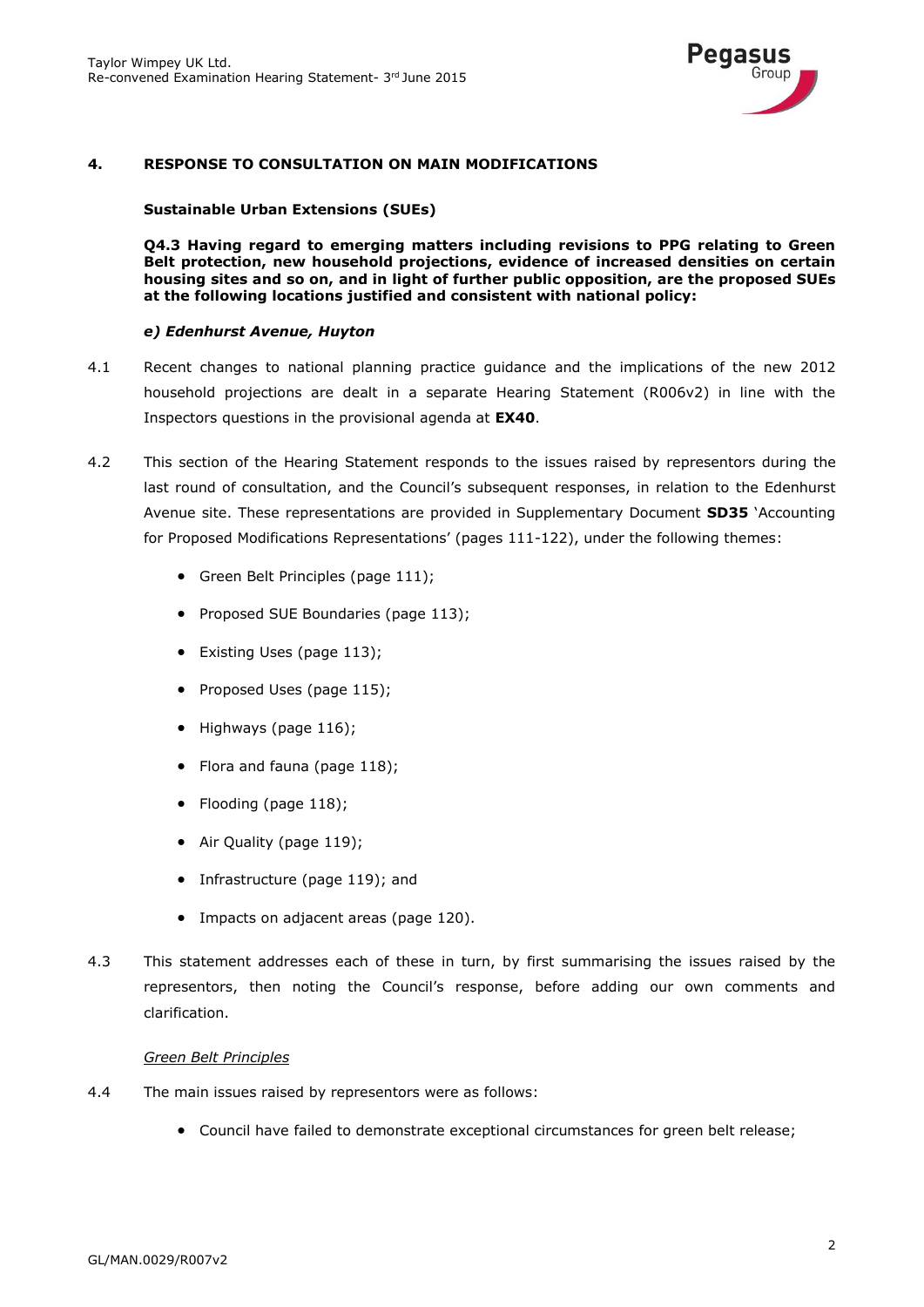

- Previous applications on this site were refused for reasons unrelated to its green belt status, and these still apply.
- Development of site will make minimal contribution to borough's housing need;
- There is sufficient brownfield land which should be exhausted before green belt release is considered;
- Site is greenspace providing an area of separation between Liverpool and Huyton, and its development would be contrary to greenspace strategy;
- Council have failed to demonstrate need for immediate release of site; and
- Support for proposed allocation of site.
- 4.5 The Council's response notes that the green belt role and function of all the SUE sites has been assessed in detail within the Green Belt Study (**EB08**) and 'Technical Report: Green Belt' (**TR03**), with all the site selections based on robust evidence and summarised in Council Statement **CH05B**. They also confirm that the Inspector has found the Council's approach to be sound in his Interim Findings (**EX26** and **EX34**).
- 4.6 We agree that the Council's selection of this site is based on robust evidence, and would also refer to our original Hearing Statements (**RH17** page 3; **RH31** pages 6-8; **RH31A** pages 10-11; and **RH31B** pages 24-27), where we clearly set out both the boroughwide exceptional circumstances for green belt release and the reasons why the Edenhurst Avenue site no longer meets the objectives for including land in the green belt<sup>1</sup>.
- 4.7 These documents also address the other specific issues raised by the representors, demonstrating that:
	- There is no relevant planning history that would preclude development on this site.
	- Early release of this site would have a meaningful impact on housing supply and delivery.
	- The SHLAA process has shown that there is insufficient brownfield land to meet the Council's housing needs, both in the first five years and across the full plan period 2010- 2028 (see 'Housing Position Statement' **SD22**)**.**
	- The site serves no meaningful purpose in separating the towns of Huyton and Liverpool.
	- Development of the site would not be contrary to the aims of greenspace strategy, as the current site makes little contribution as a greenspace.
- 4.8 As such, we feel that the principle of releasing this site from the green belt immediately has been established and requires no further comment.

<sup>1</sup> NPPF paragraph 80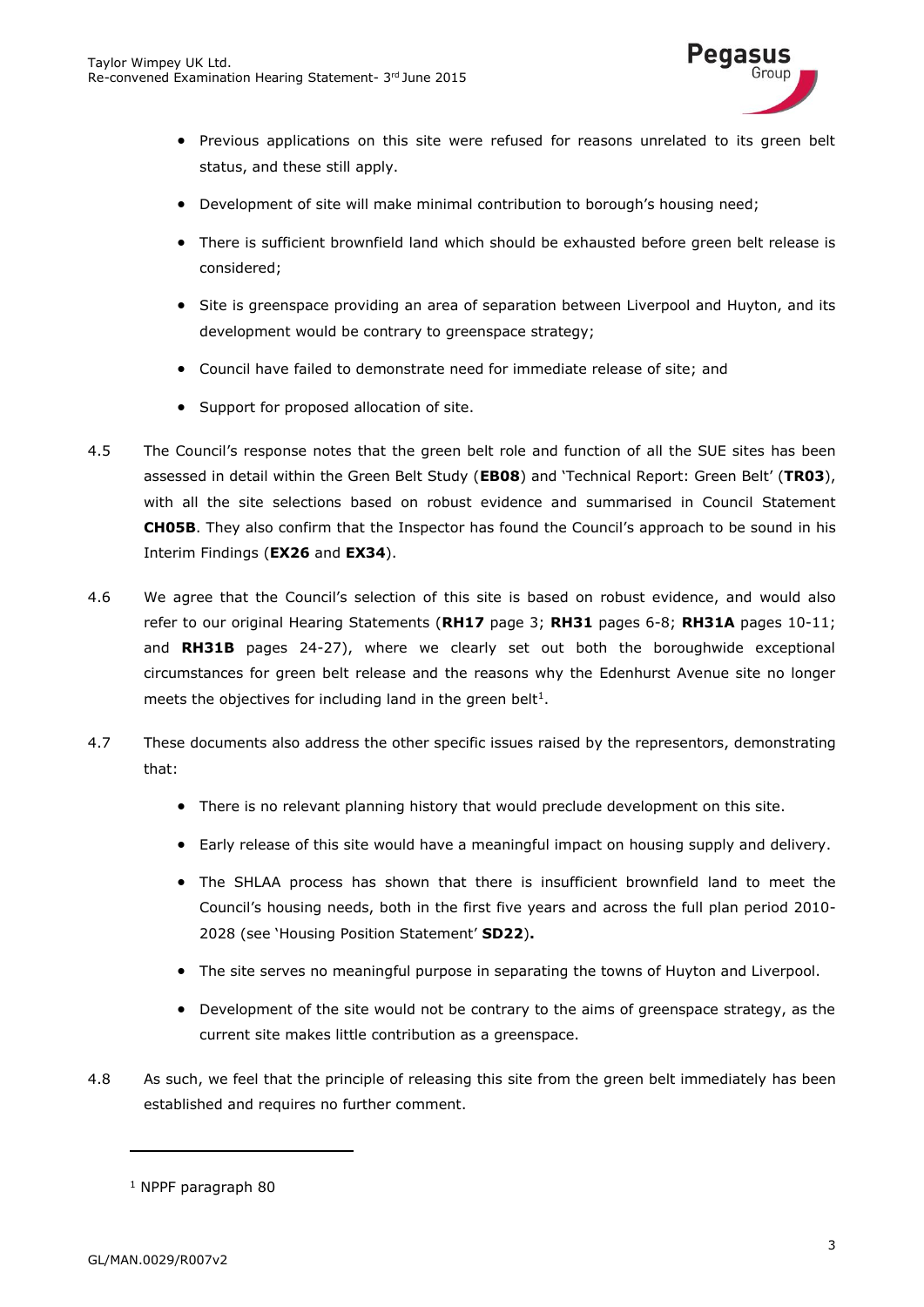

### *Proposed SUE boundaries (Page 113)*

- 4.9 The issues raised by representors were as follows:
	- Support for lack of a cap on dwelling numbers (on basis that numbers could increase if developable area is increased through flood risk mitigation); and
	- Suggestion that Council retain control of a band of land at the western boundary, as this is the local authority boundary between Liverpool and Knowsley.
- 4.10 The Council's response notes that the 86 dwelling figure is a 'notional capacity', informed by evidence in the Technical Report TR07, which could be amended within the final layout if appropriate justification is provided within a future application. In respect of the SUE boundary it notes that whilst green belt boundaries must be robust and permanent, this does not preclude the potential for development layouts to incorporate areas on the periphery of the site where no residential development is proposed.
- 4.11 We fully support the Council's flexible approach to this issue and can confirm that any increase in dwelling numbers would be fully justified within any planning application, which would include a full Flood Risk Assessment.
- 4.12 In relation to control of the local authority boundary it should be noted that the Edenhurst Avenue site is in private ownership and therefore is not under the Council's control.
- 4.13 Accordingly, it is Taylor Wimpey's view that this issue requires no further comment.

#### *Existing uses (page 113)*

- 4.14 The main issues raised by representors were as follows:
	- There is a shortage of greenspace in the borough;
	- Site is a barrier to noise from the M62 and acts as a valuable lung and green corridor;
	- Site contains TPO'd trees;
	- Council has not updated its evidence base in over 10 years;
	- Existing site is badly managed and supervised, has led to arson, antisocial behaviour and illegal tree felling; and
	- Site is fenced off which has cut-off public right of way and meant site cannot be accessed for inspection or surveys.
- 4.15 The Council's response reiterates that the green belt role and function of all the SUE sites has been assessed in detail within the Green Belt Study (**EB08**) and 'Technical Report: Green Belt' (**TR03**), with all the site selections based on robust evidence and summarised in Council Statement **CH05B**. They also confirm that the Inspector has found the Council's approach to be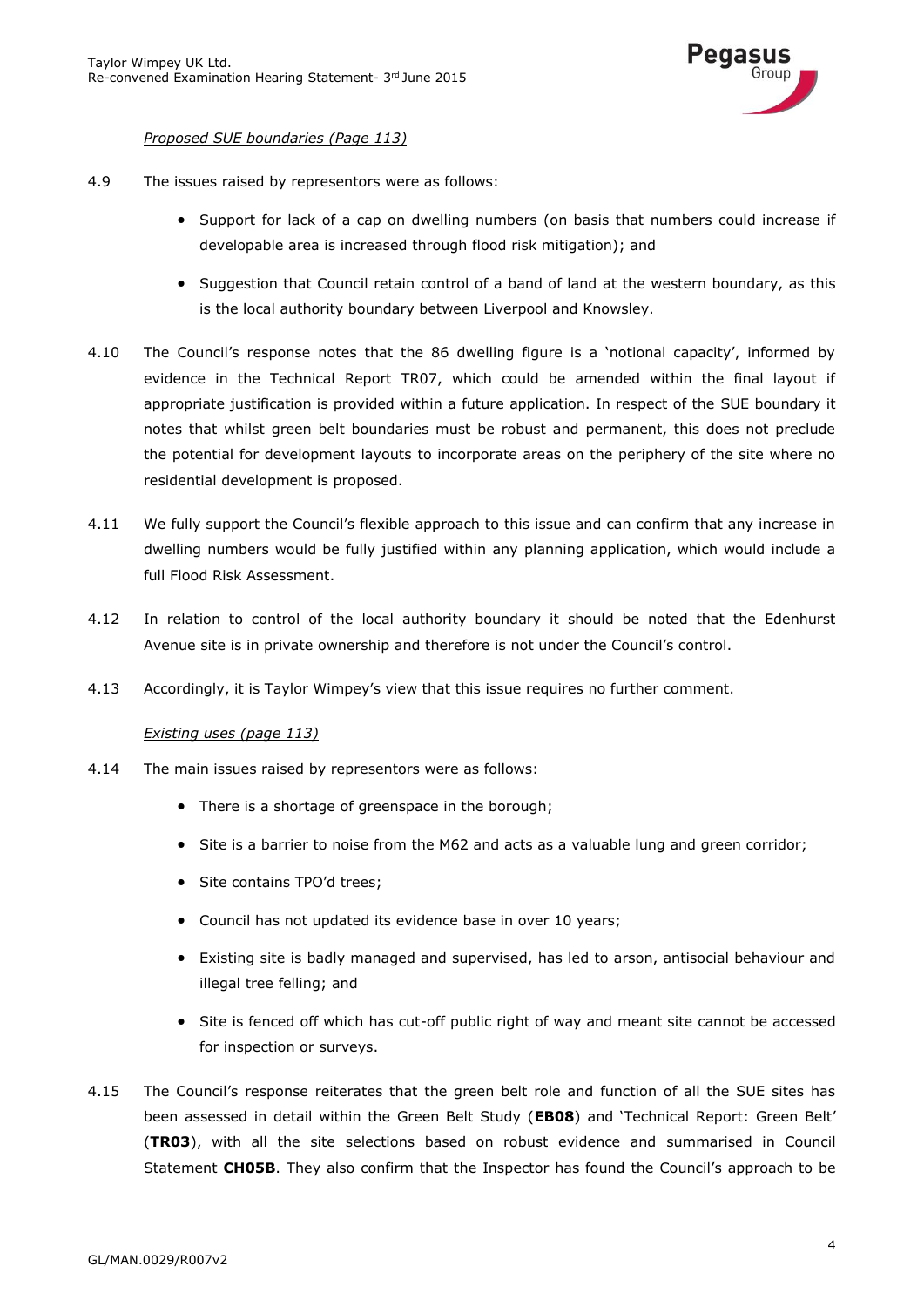

sound in his Interim Findings (**EX26** and **EX34**). They also note that the status of greenspace and outdoor sports provision has been addressed within the Knowsley Greenspace Audit (**EB21**) and Knowsley Playing Pitch Assessment and Strategy (**EB22**), which both indicate that the Edenhurst Avenue site is surplus to requirements to meet local standards in terms of public open space and outdoor sports provision.

- 4.16 The Council's response also notes that any impacts relating to noise, trees and public rights of way would be assessed at planning application stage, against the policies in the Core Strategy, with appropriate mitigation identified where necessary.
- 4.17 We fully agree with the Council's position and refer to our original Hearing Statement (**RH31A** page 8), which fully justifies the loss of this existing 'urban greenspace'. We can also confirm that issues relating to noise, trees and public rights of way would be fully addressed in the supporting documentation for any planning application at the site.
- 4.18 We also provide additional clarification on the following points:
	- Development would not leave insufficient green space or remove an important green corridor from the area, as open space will be provided on site and there is a surplus of approximately 12 Ha of greenspace in the wider area (which includes Court Hey Park, the National Wildflower Centre and several other greenspaces shown on the plan attached at **Appendix 1**, which comes from the Knowsley Green Space Audit **EB21**).
	- The evidence base is up to date, with the Greenspace Audit and Playing Pitch Assessment published in 2012.
	- The site has been accessed for the relevant inspections and initial surveys, with further survey work to be undertaken at the planning application stage (see para 4.13).
	- Redevelopment of the site will increase supervision and surveillance making it more accessible and reducing the likelihood of vandalism/ arson.
- 4.19 As such, we feel that the loss of the existing greenspace has been justified at this site and does not require any further comment.

### *Proposed uses*

- 4.20 The main issues raised by representors were as follows:
	- No demand for housing in the area;
	- Lack of sports facilities in the area;
	- Site is undeliverable;
	- No evidence that undevelopable part of site would bring community benefits;
	- Site has historically been used for agriculture/ urban greenspace/ educational land: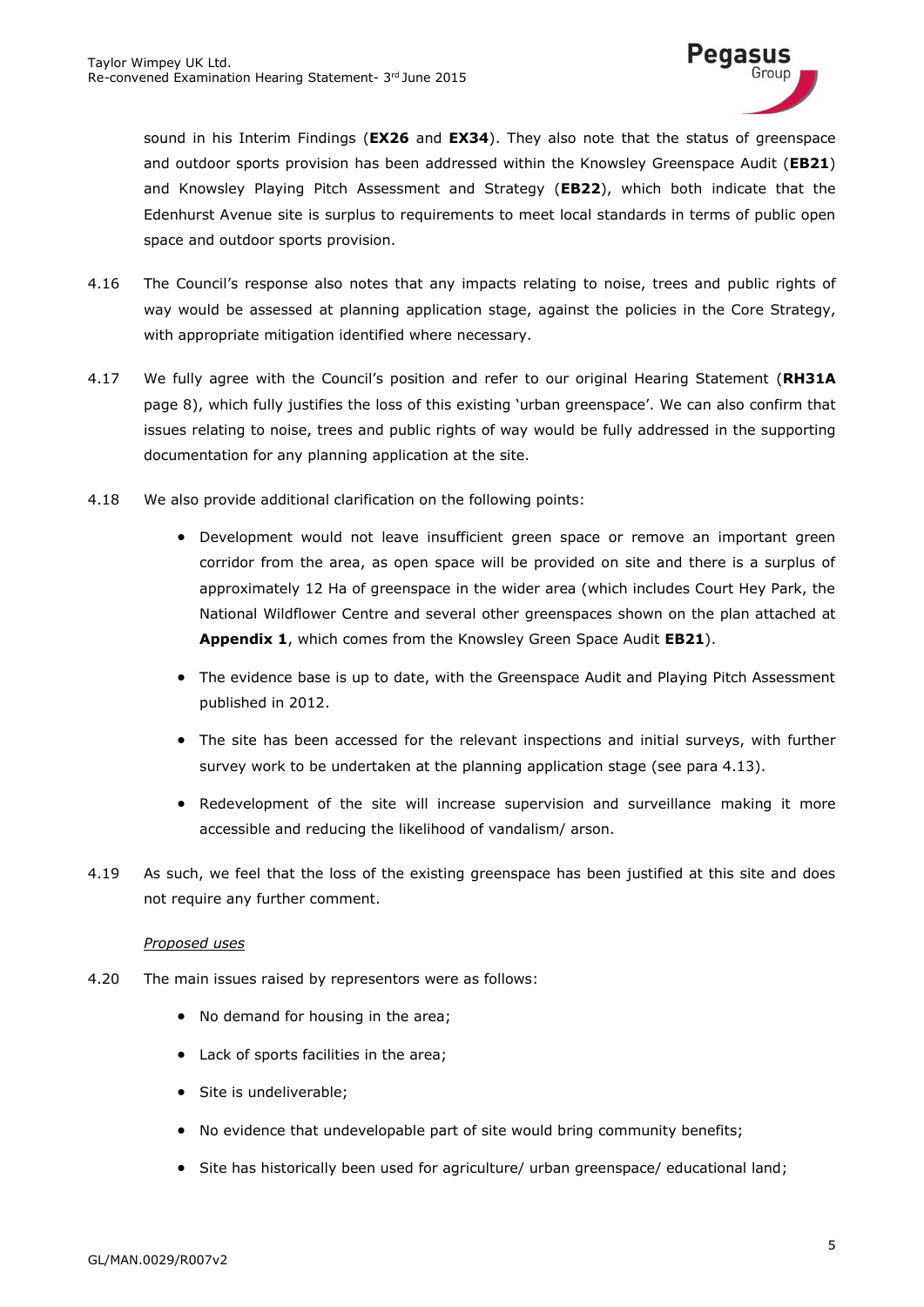

- Council working with developers/ speculators to secure site;
- Lack of detail on how development will look (no need for open space on site, houses should be similar style to existing); and
- Land could become available to travellers.
- 4.21 The Councils response states that their 2014 Annual Monitoring Report (PP30, ref MI 86, pages 92-99) confirms there is no current deficit of outdoor sports provision in Huyton Community Area, when measured against the requirements of emerging Local Plan Policy CS21. The Council also reiterate that the green belt role and function of each SUE site has been assessed in detail within the Green Belt Study (**EB08**) and 'Technical Report: Green Belt' (**TR03**), with all the site selections based on robust evidence and summarised in Council Statement **CH05B**. The Inspector has found the Council's approach to be sound in his Interim Findings (**EX26** and **EX34**).
- 4.22 Their response also clarifies that the detailed design and layout of any future proposal (including the location of any on-site open space or community facilities) would be addressed at the planning application stage, and assessed against the policies in the Core Strategy at that point.
- 4.23 Taylor Wimpey fully agree with the Council's position and note that the proposed residential use of the site has been justified throughout our Hearing Statements, (particularly **RH07/RH17** and **RH31B** page 24-47). It has also been demonstrated that redevelopment of the site would not lead to a deficit in outdoor sports provision within the Huyton Community Area, within which the Edenhurst Avenue SUE is located (**RH31A**, page 8). We can also confirm that:
	- There is significant demand for housing in the area.
	- The site is deliverable.
	- The site was most recently used as a private sports ground, rather than agricultural or education use.
	- Developers such as Taylor Wimpey have worked alongside Council to promote sites to help meet housing needs, but through a proper and transparent process, with all correspondence and representations available to view on the Local Plan Examination page of the Council's website.
	- Local residents will be consulted as part of any planning application, both through the Council's formal application procedures and through informal consultation from Taylor Wimpey, who are committed to community involvement.
	- The land will not be made available to travellers whilst it is within Taylor Wimpey's control.
- 4.24 Finally, the new household projections (2012 SNHP) have not materially altered the housing need position in Knowsley and this has been addressed in more detail in our accompanying Hearing Statement (Ref: R006v2) covering Matter 3 of the Inspectors questions in **EX40**.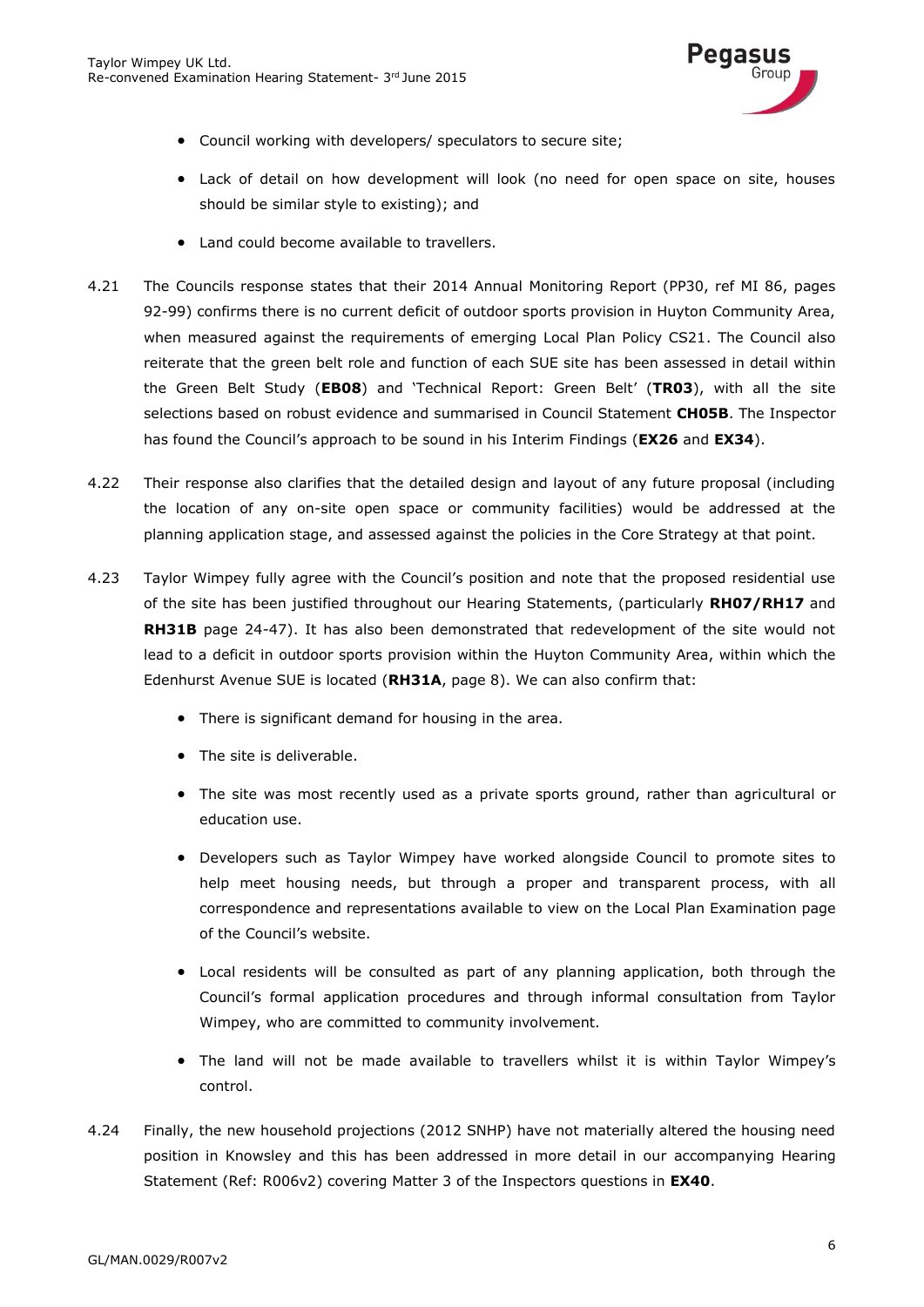

4.25 Overall, it has been demonstrated that residential development of this site is acceptable and would not impact on outdoor sports provision. As such we provide no further comments on this matter.

#### *Highways*

- 4.26 The main issues raised by representors were as follows:
	- Heavy congestion on Childwall Valley Road, Roby Road and local network in general;
	- School creates significant traffic and parking issues;
	- Access roads are not of sufficient quality to support new development;
	- Insufficient consideration of local traffic issues and accident risk;
	- Local people prevented from reaching Childwall Valley Road services on foot; and
	- Concern that linking Edenhurst Avenue and Childwall Valley Road would create a cut through.
- 4.27 The Council's response confirms that highways matters have been considered as part of all the proposed SUEs, through strategic studies (Transport Feasibility Study **EB10** and Transport Modelling Report **EB11**) and liaison with infrastructure providers, but that no significant issues have been identified that would prevent the development of any of the SUE sites. In respect of Edenhurst site, the Feasibility Study indicates that the site could be accessed from Edenhurst Avenue or Sarum Road without generating capacity issues, although it notes some junction improvements might be required (at Roby Road and Childwall Valley Road respectively).
- 4.28 The Council's response also notes that the requirement for on or off-site highway works would be best assessed and agreed at the planning application stage in accordance with Policies CS7 and CS27, rather than being dealt with through the examination process.
- 4.29 We fully support the Council's response. We would add that highways and access matters have been considered within our original Hearing Statements (**RH31A** pages 6-7 and Appendix 4- 'Traffic Issues Statement' prepared by Croft Transport Solutions; **RH31B** pages 35-37, 43). These documents confirm that the Edenhurst Avenue site is sustainably located, accessible by a range of transport modes and can be accessed from Edenhurst Avenue without any significant impact on the local highway network.
- 4.30 We can also confirm that a detailed Transport Assessment would be provided at the application stage, providing a more in depth analysis of local capacity and safety issues as well as traffic flows, and accident records, based on the final number of proposed homes. In addition we provide further confirmation on the following points raised by the objectors: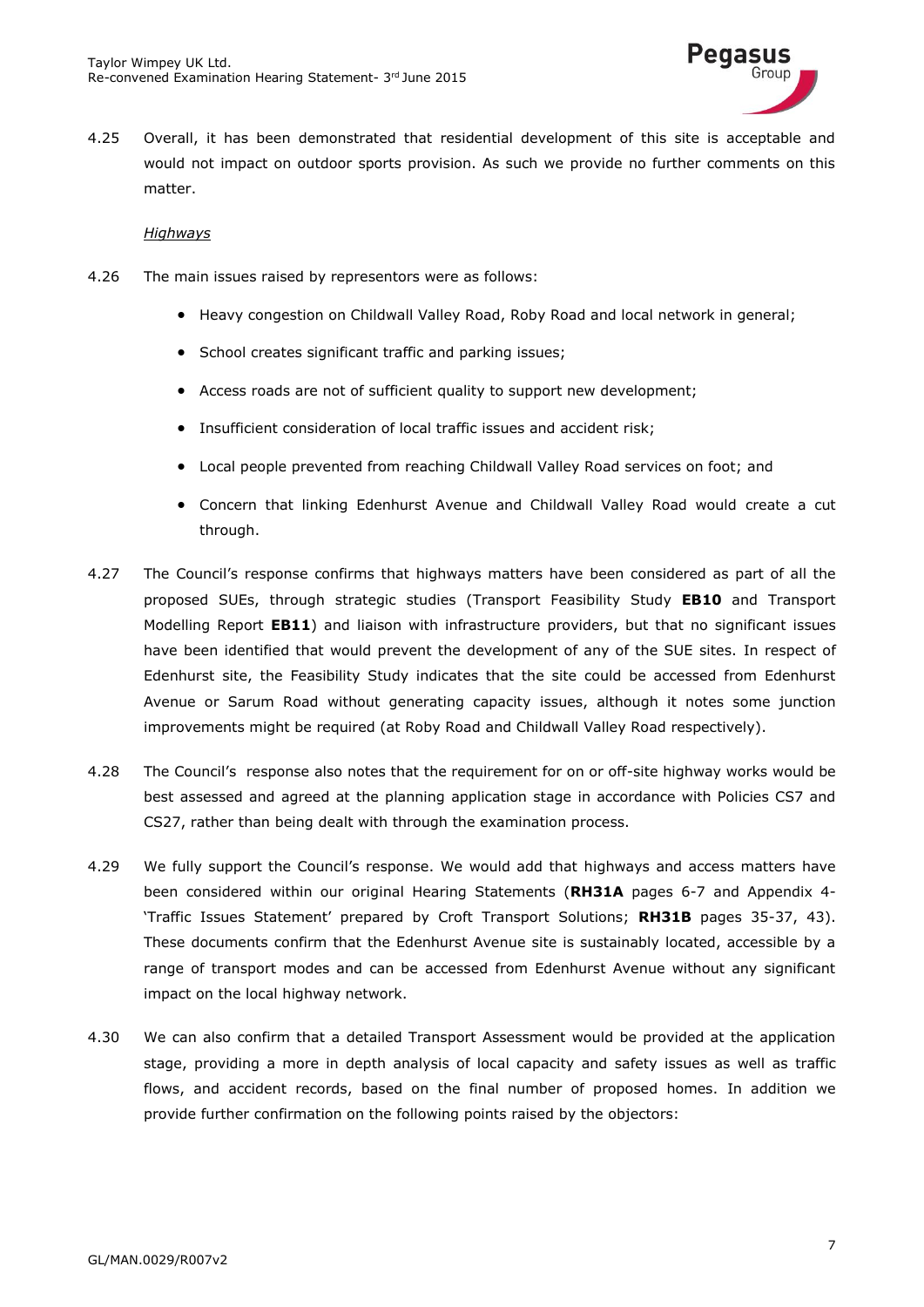

- There is sufficient capacity within the local network of roads and junctions to accommodate the proposed development (even taking account of the impact of the local school).
- This does not represent inappropriate development as highways and access constraints are not severe (in line with paragraph 32 of the NPPF).
- The number of personal injury accidents in the area is low, and there is no evidence that development of site will increase this risk.
- The bus stops on Childwall Valley Road can be accessed by foot.
- There are no vehicle links through to Sarum Road proposed by Taylor Wimpey, therefore site and wider Bowring Park area will not be used as a shortcut to the M62.
- 4.31 Accordingly, the available evidence confirms that development of this site will not create any adverse highways impacts and therefore we do not provide further comments on this.

### *Flora and Fauna*

- 4.32 The main issues raised by representors were as follows:
	- Site is home to a variety of flora and fauna (small mammals, bats, foxes, badgers and 35 varieties of bird);
	- Site once contained an ancient circle of holly bushes with considerable historical significance; and
	- Development will disconnect areas of green belt which provide habitats.
- 4.33 The Council's response confirms that the site is not a designated Local Wildlife Site and that habitats for flora and fauna have been considered within all of the proposed SUEs, with the protection of biodiversity assets being key to the selection of appropriate SUE locations, and the developable areas within these locations. The Council also note that any impacts relating to flora and fauna and their habitats would be addressed within the supporting documentation for any future planning application at this site, and would be assessed against Core Strategy policies CS8 and CS19 at this point, with appropriate mitigation identified and where necessary.
- 4.34 We fully support the Council's response and would also refer to our original Hearing Statements (**RH31A** pages 5-6 and Appendix 3 'Site Opportunities Plan'; **RH31B** pages 41) which confirm that there are no designated wildlife sites within the immediate vicinity of the Edenhurst Avenue site and that there are no other ecological constraints which would prevent development coming forward.
- 4.35 In respect of the circle of ancient holly bushes, this site is subject of a group Tree Preservation Order which will ensure that the higher quality trees and vegetation will be retained as part of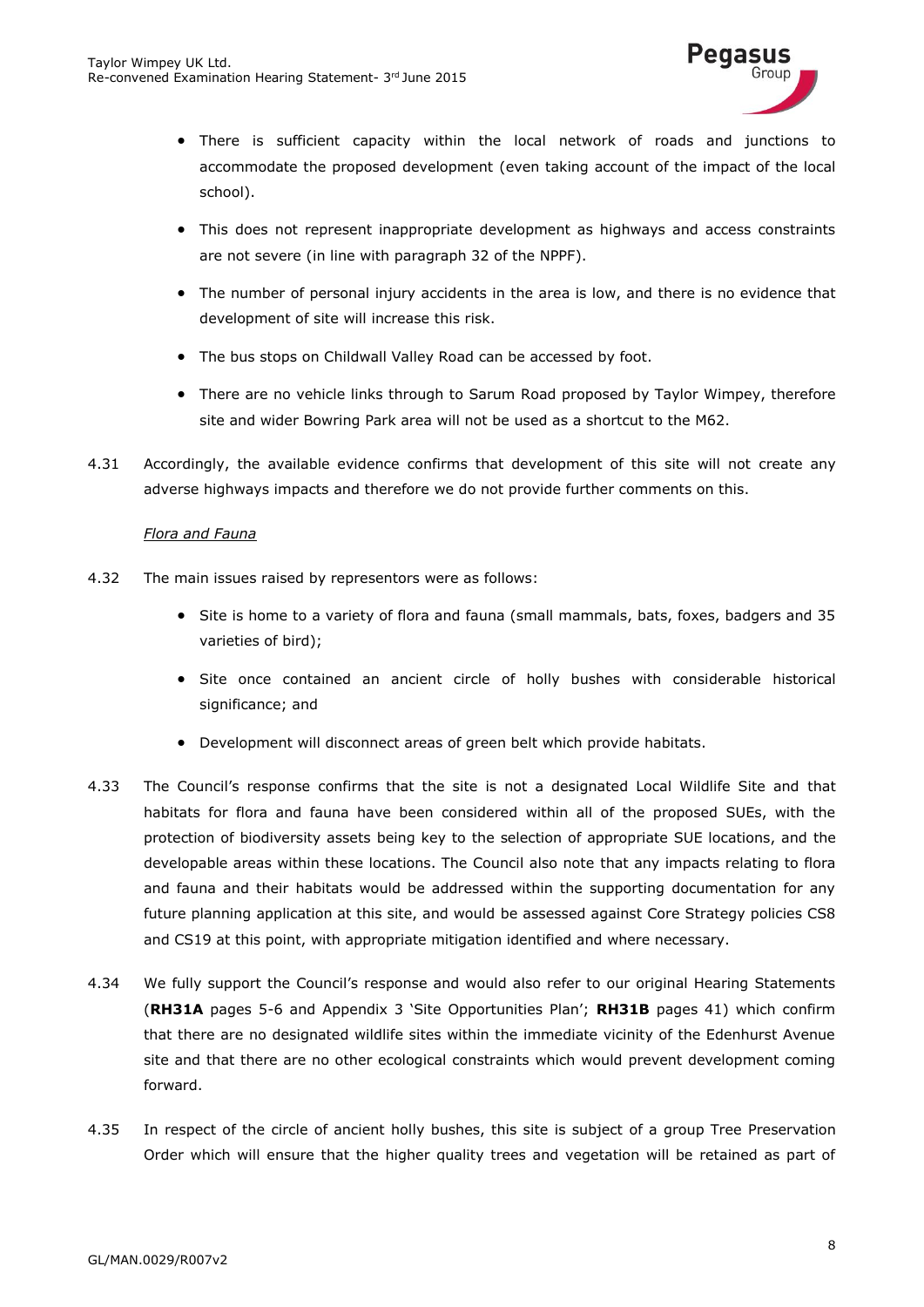

any future development. A desktop heritage assessment (**RH31A** page 9) also confirmed that there are no known areas of historic importance in the wider area.

4.36 Accordingly, it has been demonstrated that there are no ecological issue to prevent the release and allocation of this site and therefore we do not provide any further evidence on this matter.

#### *Flooding*

- 4.37 The main issues raised by representors were as follows:
	- Flood risk mitigation works would be expensive to the taxpayer;
	- Site is on a water table with danger of possible subsidence; and
	- Flood risk area should not be opened up, so as to prevent crime and antisocial behaviour.
- 4.38 The Council's response confirms that flood risk issues have been considered throughout their evidence base, from the Green Belt Study (EB08) to the 'Level 2 Strategic Flood Risk Assessment' (SFRA) undertaken by Capita Symonds and endorsed by the Environment Agency **(EB15)**. It also notes that a more detailed Flood Risk Assessment will be required at the planning application stage, in accordance Policy CS24, and any appropriate mitigation works would be agreed at this stage.
- 4.39 We agree with the Council's position and can confirm that flood risk has been addressed within our previous Hearing Statements (**RH31A**- pages 4-5; **RH31B**, pages 42, 43, 50 & 51) and is also referred to in our accompanying Hearing Statement (Ref: R006v2). The Council's SFRA identified that some of the site falls within Flood Zones 2 and 3a, but further modelling work (also undertaken by Capita Symonds on behalf of Taylor Wimpey) confirmed that this can be mitigated through altering site levels. We can confirm that any planning application would be supported by a detailed Flood Risk Assessment which addresses these issues.
- 4.40 We also provide additional clarification on the following points raised by representors:
	- The costs of any flood risk mitigation within the site would be borne by the developer not the taxpayer.
	- Issues of subsidence and structural stability would be addressed at the detailed design stage through the Building Regulations system.
	- Any areas of flood mitigation or open space within the final development would follow the principles of secured by design and natural surveillance to minimise antisocial behaviour.
- 4.41 Therefore the evidence suggests that the flood risk issues on the site can be overcome at the planning application stage with no further comment required at this time.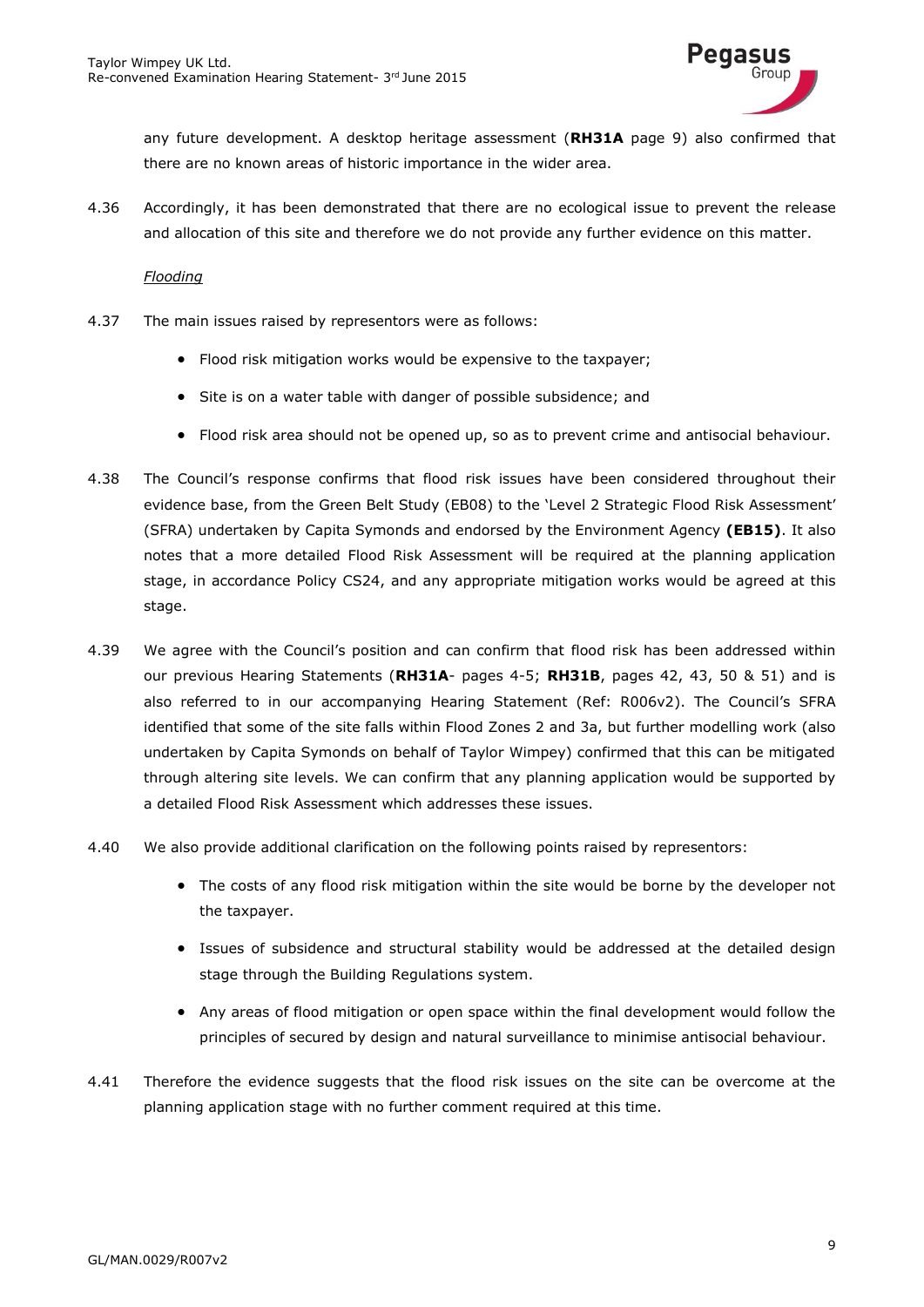

### *Air Quality*

- 4.42 The main issues raised by representors were as follows:
	- Pollution from traffic is already high;
	- Site currently decontaminates the pollution residents suffer from the M62, B5080 and B5178 and muffles noise pollution; and
	- Any further development will increase carbon footprint of the area due to the need to use cars, causing health issues.
- 4.43 The Council's response notes that the 2014 Annual Monitoring Report (PP30) indicates that that there are no Air Quality Management Areas (AQMAs) in Knowsley and that no air quality issues have been raised during the process of identifying the SUEs. It also notes that potential for impacts on air quality arising from new development will be assessed at the planning application stage, in accordance Policy CS2.
- 4.44 We have not submitted or reviewed any specific evidence in respect of Air Quality, as this has not been requested, and we would only expect to provide detailed information such as this at planning application stage in line with the Council's response.
- 4.45 As such, we are not aware of any evidence to suggest that this area suffers from high levels of air pollution that may cause health issues, as suggested by some representors.

### *Infrastructure*

- 4.46 The main issues raised by representors were as follows:
	- Local primary school is already oversubscribed, and whilst it is under consultation to increase capacity, this is only to serve existing residential developments in Liverpool;
	- Nearest primary school within borough is 1.7km away and has no public transport means to and from it;
	- No facilities in Roby region of Knowsley, so residents rely on services in Liverpool;
	- Local doctors services are stretched;
	- Proposals would put strain on local shops on Rimmer Avenue;
	- Local services that will be drained by development of the site, have not been consulted.
- 4.47 The Council's response confirms that infrastructure provision has been considered as part of all the proposed SUEs through liaison with a range of infrastructure providers, with no significant capacity issues identified in ensuring that SUEs can be served by appropriate infrastructure, including schools and doctors. Their response also notes that any infrastructure improvements that are necessary as a result of development can be assessed at the planning application stage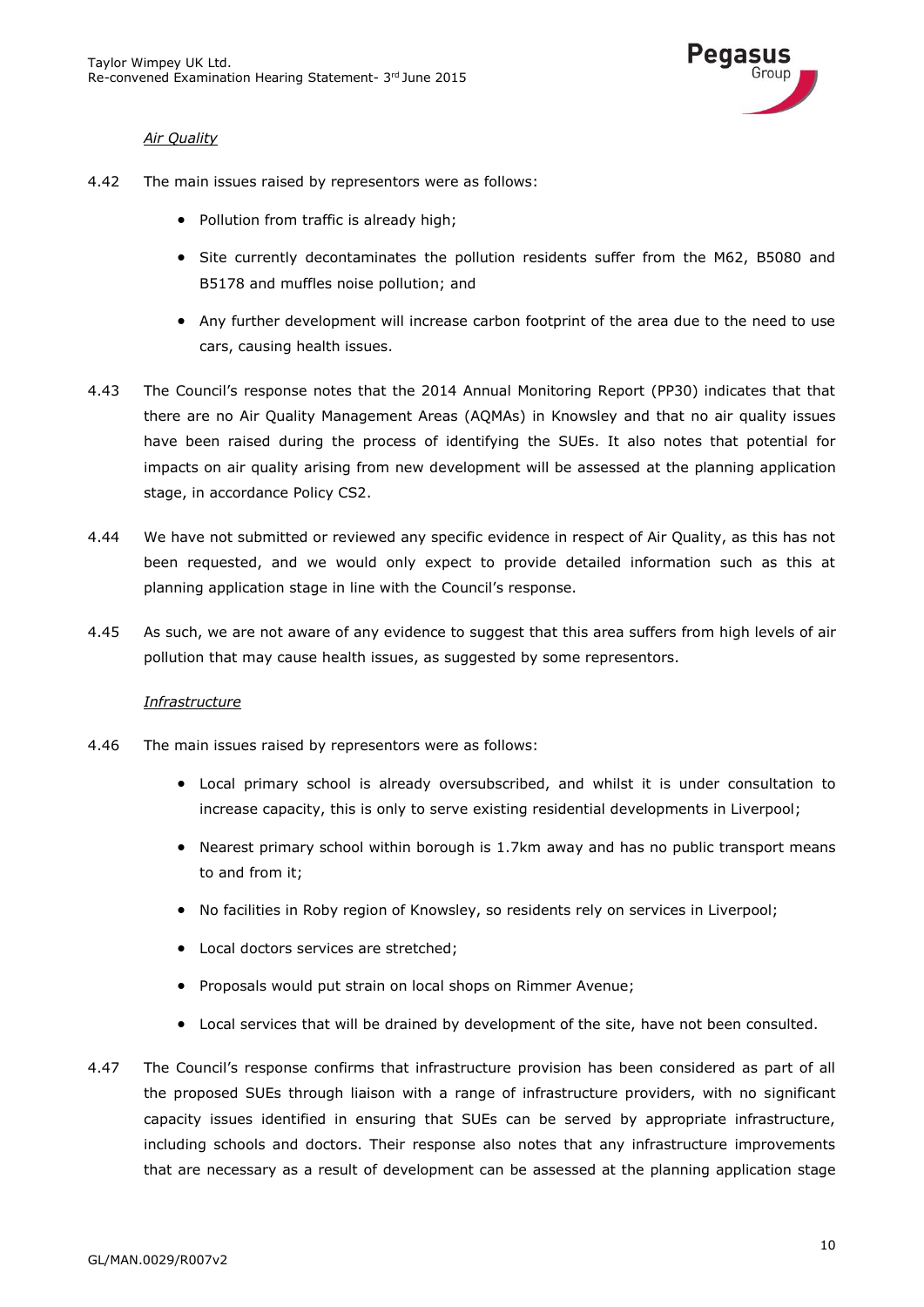

in accordance with Policy CS27. Finally, in terms of retail and service provision they note that the Rimmer Road local centre is within 750m of the site with additional facilities also accessible in the neighbouring areas of Liverpool which adjoin the site.

- 4.48 We fully support the Council's position and refer to our previous Hearing Statements (**RH31A**pages 7-8 and Appendix 5; **RH31B**, pages 35-37 & 43) which have demonstrated that there is sufficient infrastructure and services in the surrounding area to support the proposed development.
- 4.49 These statements also address the other specific points which have been raised by representors on this theme, demonstrating that:
	- There is sufficient school capacity within the Huyton and Roby townships to support the proposed development.
	- There are two primary schools within 200m of the site.
	- In terms of retail, Rimmer Road local centre is approximately 500-750m north of the site, with Belle Vale District Centre, which offers a wider range of services including a Morrisons, only 1.2km away and accessible by bus.
- 4.50 Accordingly there is no evidence to suggest that the proposed developments would have any adverse impacts on local infrastructure, therefore we provide no further comments on this matter.

### *Impacts on adjacent areas*

- 4.51 The main issues raised by representors were as follows:
	- Increased traffic would create disruption for residents, particularly during construction;
	- Visual impact will be detrimental to existing visual amenity including views of Runcorn;
	- Development would destabilise current estate design;
	- Development would not add to sustainability of area as offers no social facilities or new infrastructure;
	- Community benefits of development have not been demonstrated; and
	- Development will result in declining property values and loss of quality of life.
- 4.52 The Council's response acknowledges resident's concerns, but confirms that there is no evidence to suggest that appropriately designed new development would cause significant harm to the quality of life of existing residents to an extent that would render the Core Strategy unsound. It goes on to note that the specific local impacts will be assessed against the relevant Core Strategy policies, once the detailed design of the scheme is finalised as part of a planning application, with any mitigation measures or contributions identified at this point.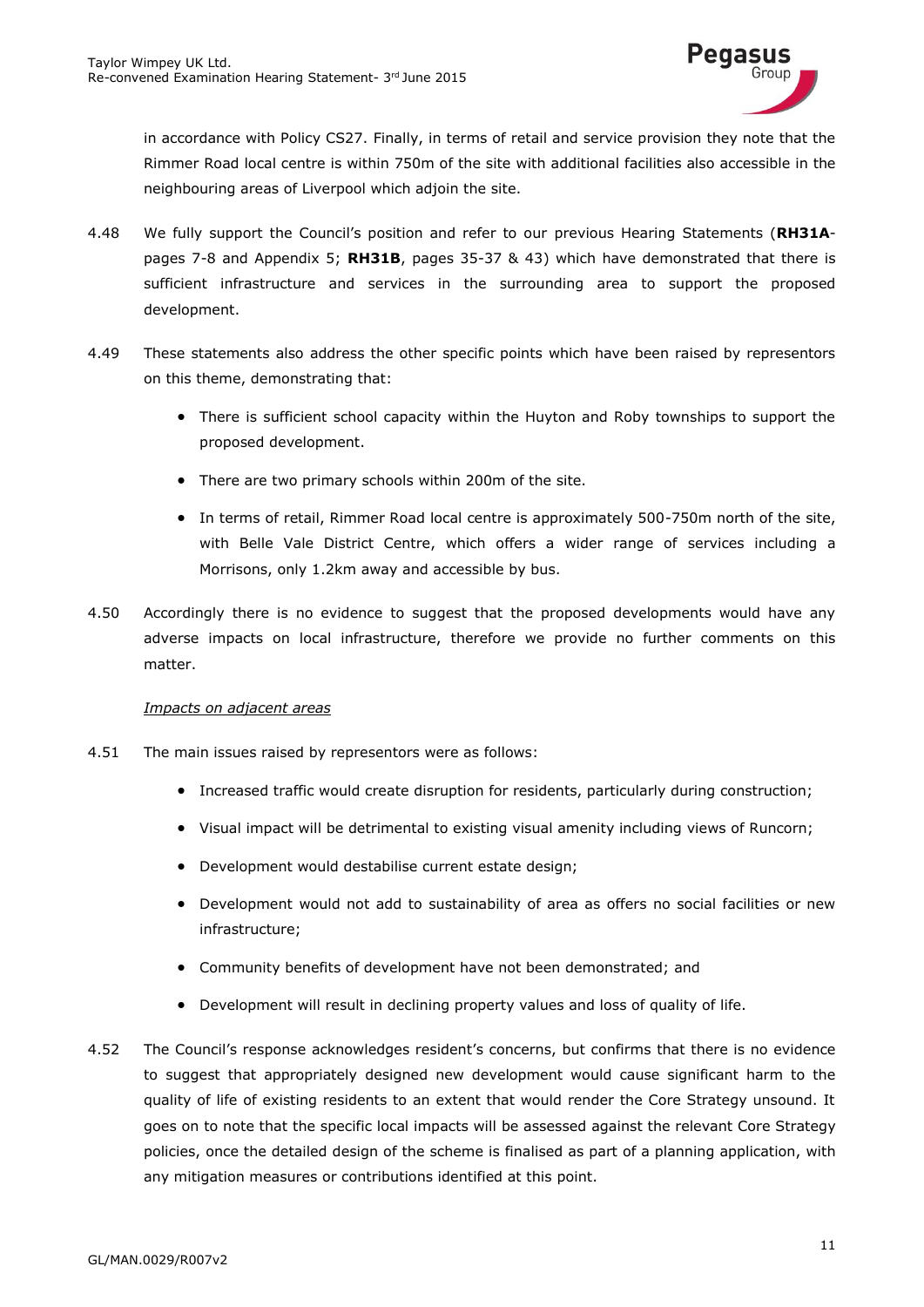

- 4.53 Taylor Wimpey agree with the Council and would add that the whilst the specific local impacts will be addressed in detail as part of any planning application, the wider impacts of residential development at this site on the surrounding area have been considered throughout our Hearing Statements and within the Council's evidence base in selecting the SUEs.
- 4.54 Notwithstanding this, we provide additional clarification on the specific issues raised by representors:
	- Construction traffic will be controlled and managed via planning conditions (including the requirement for a Construction Management Plan).
	- Visual amenity issues will be addressed through the planning application process, although the site is already well contained and screened, so this should not be a significant issue.
	- Residential development will support local services through increased spending and patronage.
	- There is no evidence that development of this site will reduce property values in this area, and this is not a valid planning consideration in any event.
	- The various benefits (economic, social and environmental) of the scheme would be set out at the planning application stage and weighed in the planning balance against the impacts in line with the NPPF.
- 4.55 As such there is no evidence to suggest that the residential development of this site would have any adverse impacts on the adjacent area.

# **Wording of Main Modifications**

### **Q4.4 Are further adjustments to the wording of the following policies necessary?**

### *a) SUE 2*

4.56 Whilst Taylor Wimpey fully support the Sustainable Urban Extensions and the wider principles of sustainable development we would question whether it is necessary to include such a comprehensive list of requirements (a-j) as the majority simply refer to other policies within the plan or repeat principles that are inherent within national guidance. As such it may be that some of these criteria can be removed.

# *b) SUE 2a-2c*

4.57 Taylor Wimpey have no comment on this modification.

# *c) CS 11*

4.58 Taylor Wimpey have no comment on this modification.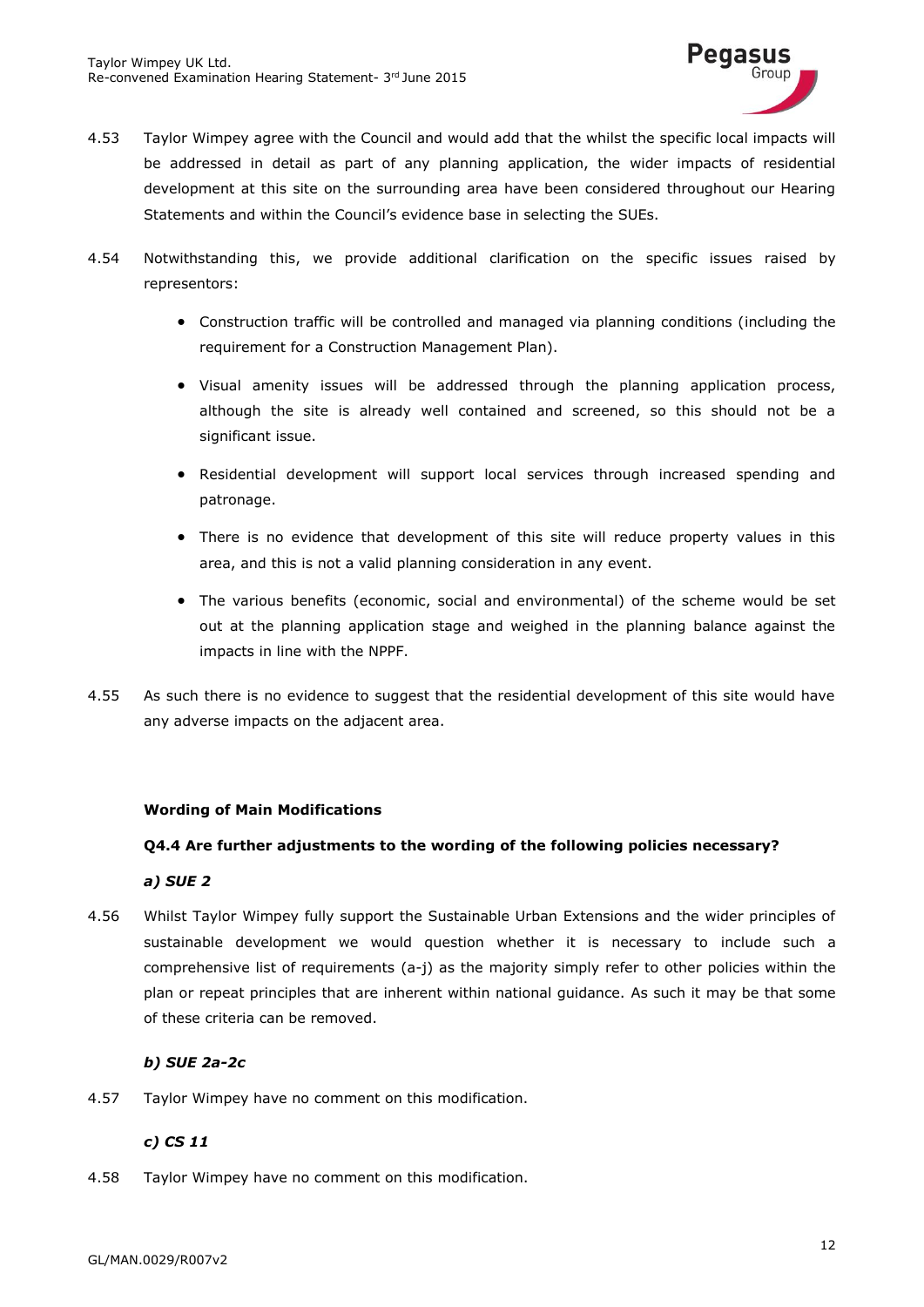

# *d) CS 20*

4.59 Taylor Wimpey support this modification because it introduces a cost/ benefit analysis into the consideration of heritage matters in accordance with the NPPF.

### *e) CS 22*

4.60 Taylor Wimpey support this modification in principle, particularly the removal of Code for Sustainable Homes targets and reference to the new Housing Standards; however the wording should be updated to reflect the recent government updates (Planning Update- 25<sup>th</sup> March 2015; Technical Housing Standards Review- 27<sup>th</sup> March 2015), with reference to the internal space standards within the NPPG (added 27<sup>th</sup> March 2015) and the changes to the Building Regulations which come into force on 1<sup>st</sup> October 2015.

### *f) Allocation Profiles*

4.61 Taylor Wimpey support the allocation profiles in Appendix E, particularly the Council's flexible approach to dwelling numbers and site boundaries as set out in **SD35** and noted in paragraph 4.7 above.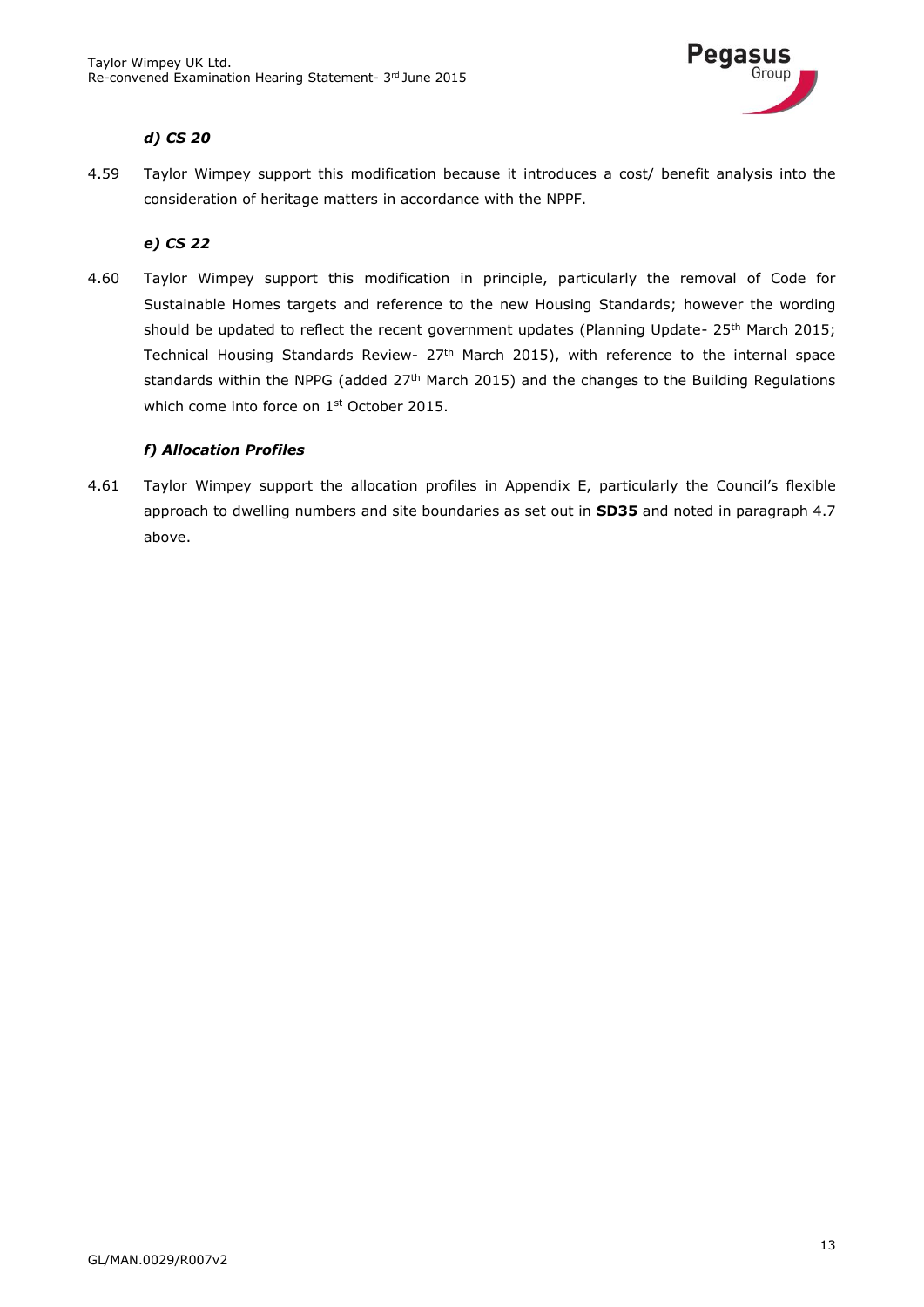

### <span id="page-15-0"></span>**5. ANY OTHER MATTERS**

5.1 Below we make additional comments on the wording of Policy CS17, which relates to the comments on 'housing for older people' in our accompanying Hearing Statement (R006v2) covering the Inspectors questions in **EX40**.

### *CS17*

- 5.2 Taylor Wimpey support this modification in principle, particularly the fact that the residential design standards are *'encouraged'* rather than *'required'* and note that there is already flexibility in the policy with the phrase *'or equivalent replacement standard'.*
- 5.3 That said, the wording of this policy should be updated to reflect the recent government updates (Planning Update- 25th March 2015; Technical Housing Standards Review- 27th March 2015), and particularly the replacement of Lifetime Home Standards with the optional Category 2 standard within Part M of the Building Regulations.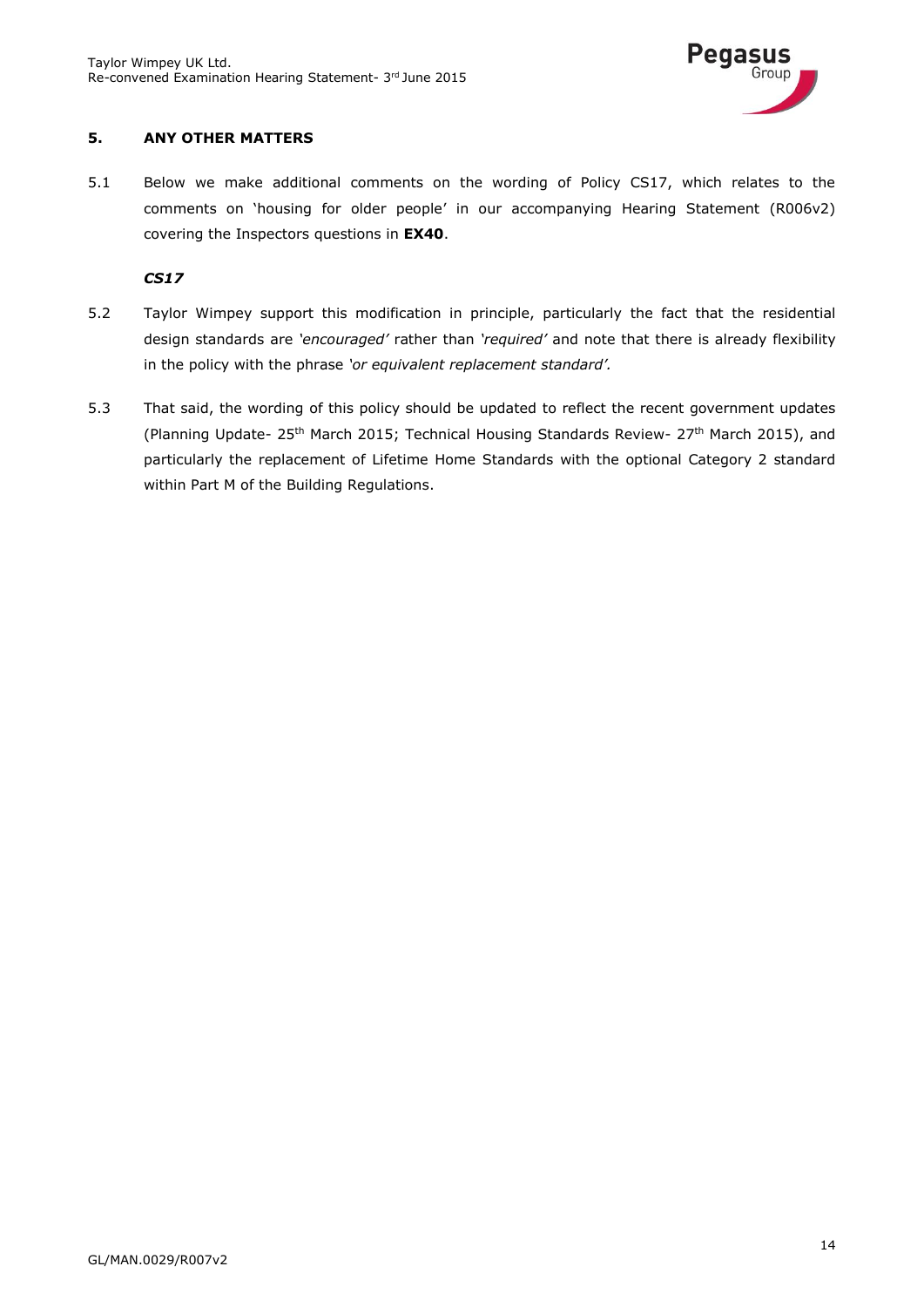

**Appendix 1- Greenspaces in vicinity of Edenhurst Avenue site**